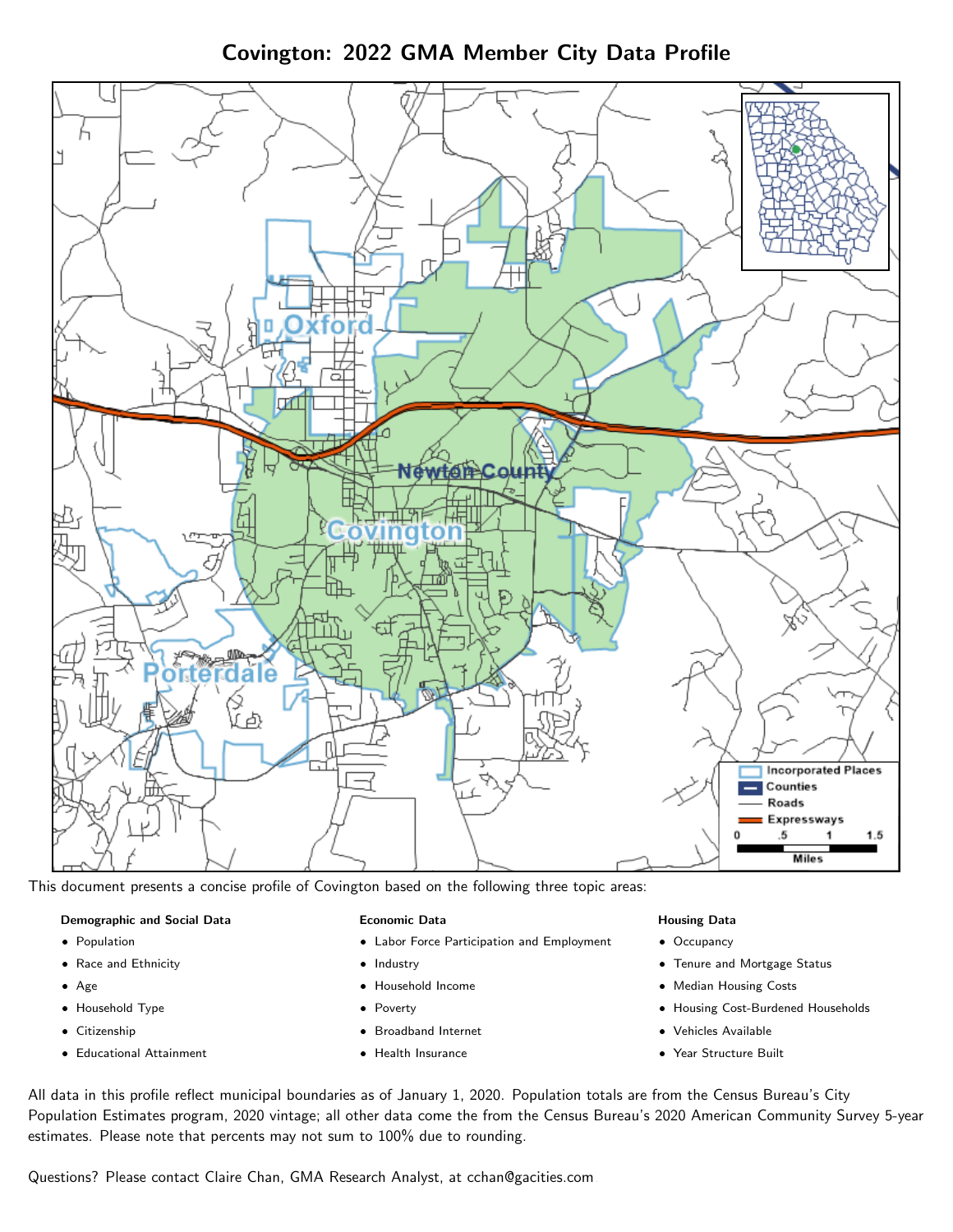# Covington: Demographic and Social





**Citizenship** 

Age



Source: American Community Survey, 2020 5-year estimates, table B05002 Source: American Community Survey, 2020 5-year estimates, table B15002





Source: U.S. Census Bureau, City Population Estimates, 2020 vintage Source: American Community Survey, 2020 5-year estimates, table B03002

## Household Type



Source: American Community Survey, 2020 5-year estimates, table B01001 Source: American Community Survey, 2020 5-year estimates, table B11001

### Educational Attainment



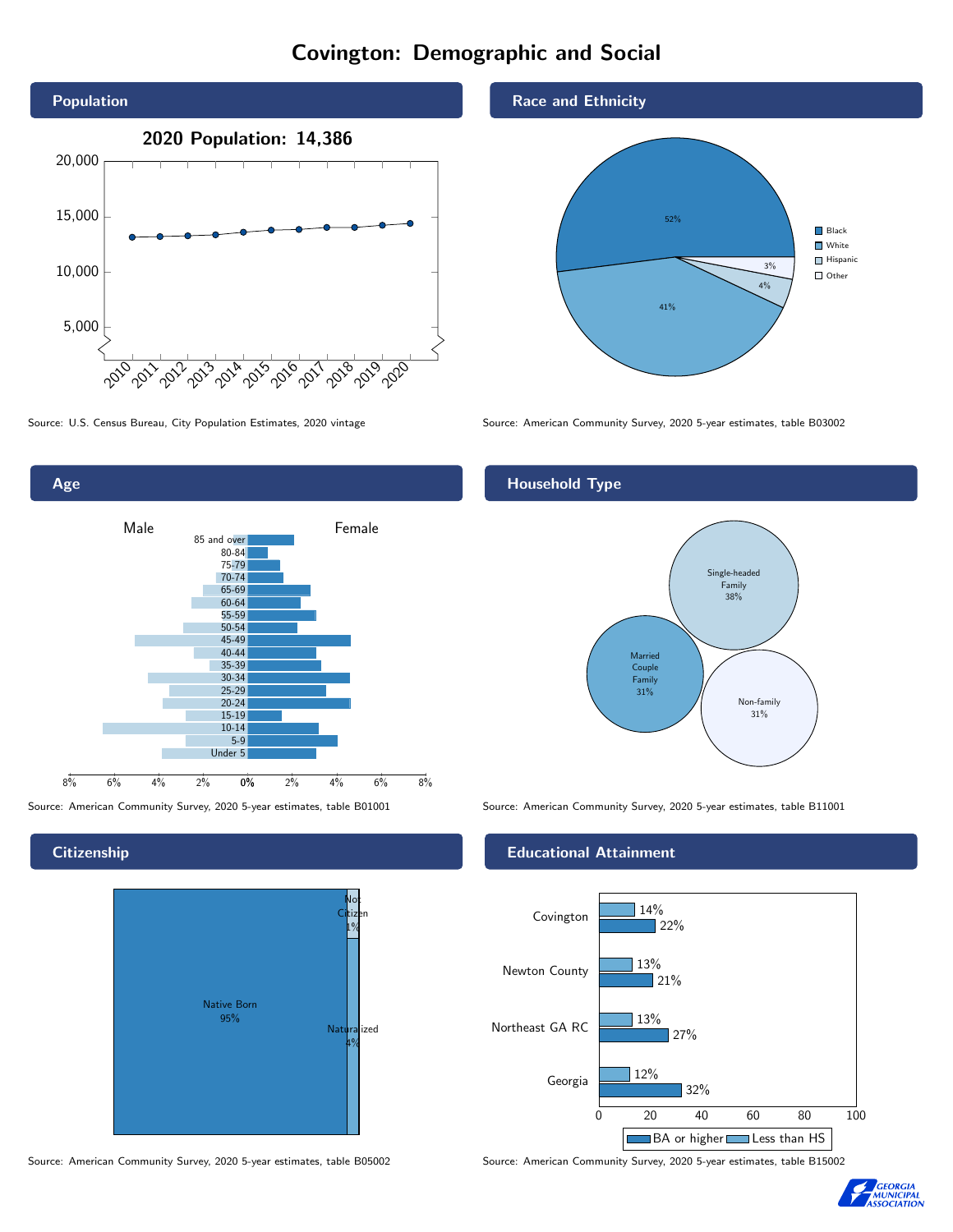# Covington: Economic



Source: American Community Survey, 2020 5-year estimates, table B23001 Note: Unemployment rate is based upon the civilian labor force.



Source: American Community Survey, 2020 5-year estimates, tables B19013 and B19025 Source: American Community Survey, 2020 5-year estimates, table B17010



Source: American Community Survey, 2020 5-year estimates, table B28002 Source: American Community Survey, 2020 5-year estimates, table B18135

## Industry

| Agriculture, forestry, fishing and hunting, and mining      | $0\%$ |
|-------------------------------------------------------------|-------|
| Construction                                                | 11%   |
| Manufacturing                                               | 9%    |
| <b>Wholesale Trade</b>                                      | 2%    |
| Retail Trade                                                | 11%   |
| Transportation and warehousing, and utilities               | 3%    |
| Information                                                 | $1\%$ |
| Finance and insurance, real estate, rental, leasing         | $4\%$ |
| Professional, scientific, mgt, administrative, waste mgt    | 11%   |
| Educational services, and health care and social assistance | 20%   |
| Arts, entertainment, recreation, accommodation, food        | 11%   |
| service                                                     |       |
| Other services, except public administration                | 10%   |
| Public administration                                       | 6%    |

Source: American Community Survey, 2020 5-year estimates, table C24030

## Poverty



#### Health Insurance